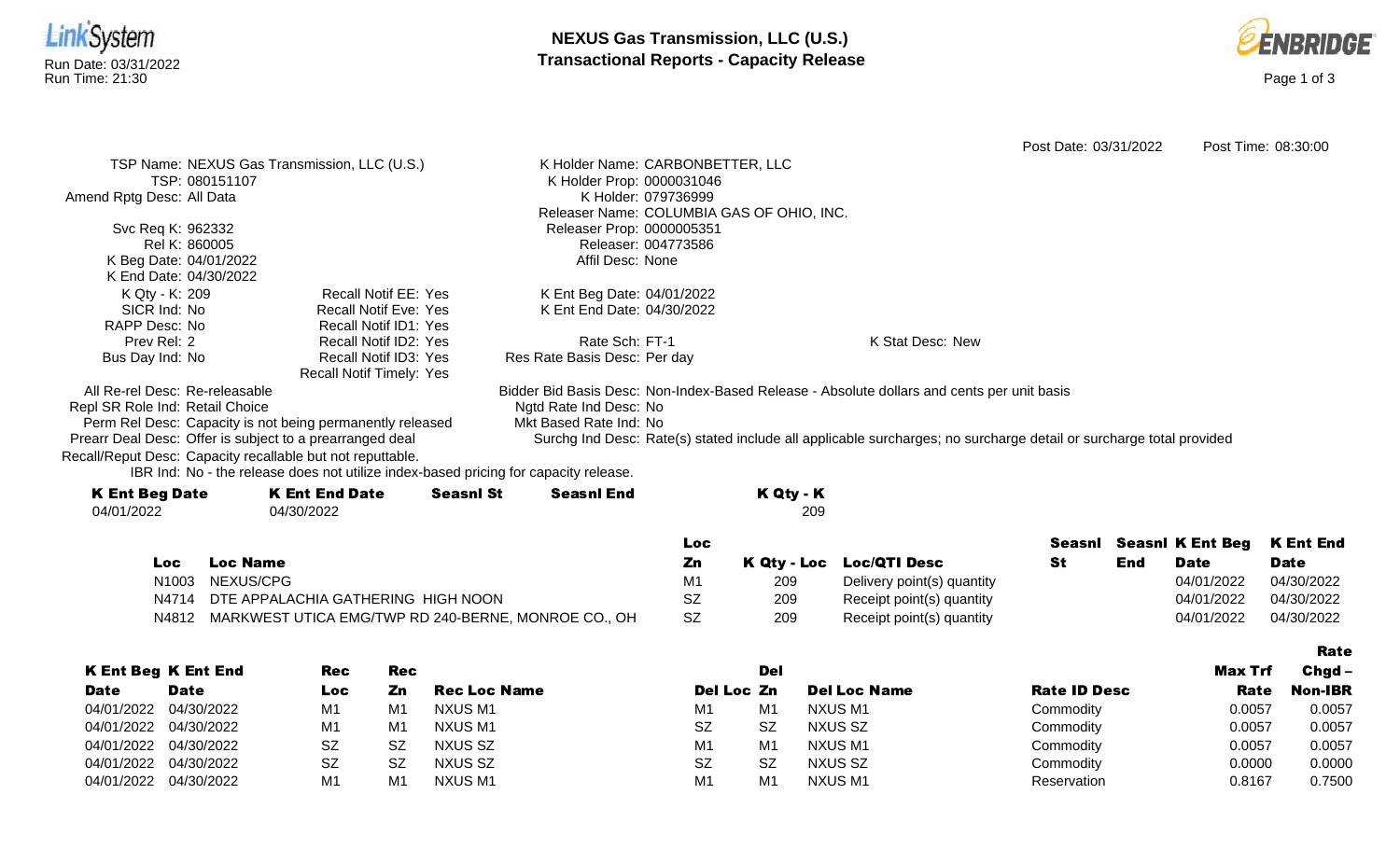



| TSP: 080151107<br>Amend Rptg Desc: All Data<br>Svc Req K: 962332<br>Rel K: 860005<br>K Beg Date: 04/01/2022    | TSP Name: NEXUS Gas Transmission, LLC (U.S.) |                               |                                | K Holder Name: CARBONBETTER, LLC<br>K Holder Prop: 0000031046<br>K Holder: 079736999<br>Releaser Name: COLUMBIA GAS OF OHIO, INC.<br>Releaser Prop: 0000005351<br>Releaser: 004773586<br>Affil Desc: None |            |                                | Post Date: 03/31/2022              | Post Time: 08:30:00       |                                              |
|----------------------------------------------------------------------------------------------------------------|----------------------------------------------|-------------------------------|--------------------------------|-----------------------------------------------------------------------------------------------------------------------------------------------------------------------------------------------------------|------------|--------------------------------|------------------------------------|---------------------------|----------------------------------------------|
| K End Date: 04/30/2022<br><b>K Ent Beg K Ent End</b><br><b>Date</b><br><b>Date</b><br>04/30/2022<br>04/01/2022 | <b>Rec</b><br>Loc.<br><b>SZ</b>              | <b>Rec</b><br>Zn<br><b>SZ</b> | <b>Rec Loc Name</b><br>NXUS SZ | Del Loc Zn<br><b>SZ</b>                                                                                                                                                                                   | Del<br>SZ. | <b>Del Loc Name</b><br>NXUS SZ | <b>Rate ID Desc</b><br>Reservation | Max Trf<br>Rate<br>0.1498 | Rate<br>$Chgd -$<br><b>Non-IBR</b><br>0.0000 |

## Recall/Reput Terms

RETAIL CHOICE RECALLABLE FOR ADMINISTRATIVE PURPOSES

## Terms/Notes

REPLACEMENT SHIPPER IS TAKING RETAIL CHOICE PROGRAM CAPACITY RELEASE THA T IS SUBJECT TO A NEGOTIATED RATE. PRIMARY RECEIPT POINTS ARE METER N47 14 AND METER N4812 AND PRIMARY DELIVERY POINT IS METER N1003. NOMINATION S USING THESE PRIMARY RECEIPT AND DELIVERY METERS ARE CONSIDERED IN PATH NOMINATIONS AND WILL RECEIVE THE NEGOTIATED RATE. REPLACEMENT SHIPPER N OMINATIONS THAT DO NOT MEET THE RECEIPT AND DELIVERY METER CRITERION A BO VE WILL BE CONSIDERED OUT OF PATH NOMINATIONS AND WILL CAUSE THE MAXI MUM RECOURSE RATES TO BE BILLED TO RELEASING SHIPPER. COLUMBIA GAS OF O HIO (RELEASING SHIPPER) WILL RECOVER FROM REPLACEMENT SHIPPER ANY AND AL L I NCREMENTAL COSTS OR PENALTIES BILLED TO COLUMBIA GAS OF OHIO BY THE PIPE LINE, CAUSED BY REPLACEMENT SHIPPERS UTILIZATION OF OUT OF PATH NOM INATIONS. NEGOTIATED RATE AGREEMENT FOOTNOTES: 1 - THIS NEGOTIATED RATE AGR EEMENT IS PART OF A CONFORMING SERVICE AGREEMENT. 2 - THE NEGO TIATED BAS E RESERVATION CHARGE SHALL APPLY ONLY TO SERVICE UNDER SERVIC E AGREEMENT NO. 860005, USING THE POINTS DESIGNATED HEREIN OR THE FOLLOW ING SECONDA RY DELIVERY POINTS WHICH MAY BE AVAILABLE IN THE FUTURE: FA CILITIES TO BE LOCATED IN MEDINA COUNTY, OH NEAR NEXUS MILEPOST 62 AND F ACILITIES TO BE LOCATED IN MEDINA COUNTY, OH NEAR NEXUS MILEPOST 73. 3 - THE NEGOTIA TED USAGE CHARGES SHALL APPLY ONLY TO SERVICE UNDER SERVIC E AGREEMENT NO . 860005, USING THE POINTS DESIGNATED HEREIN AND SECONDAR Y POINTS AVAILA BLE TO THE SHIPPERS UNDER FT-1 IN PIPELINE S SUPPLY ZONE AND MARKET ZONE 1. 4 - CUSTOMER NOMINATIONS THAT MEET THE REC EIPT AND DELIVERY POINT CRITERIA IN FOOTNOTE (2) ARE REFERRED TO HEREINA FTER AS IN PATH NOMINATIONS . THE TOTAL SCHEDULED QUANTITY OF IN PATH NOMINATIONS FOR A GIVEN DAY IS HEREINAFTER REFERRED TO AS THE DAILY IN PATH QUANTITY . CUSTOMER NOMINATIONS THAT DO NOT MEET THE RECEIPT AND DE LIVERY POINT CRI TERIA IN FOOTNOTE (2) ARE REFERRED TO HEREINAFTER AS C USTOMER OUT OF PA TH NOMINATIONS . THE TOTAL SCHEDULED QUANTITY OF CUST OMER OUT OF PATH N OMINATIONS FOR A GIVEN DAY IS HEREINAFTER REFERRED TO AS THE CUSTOMER D AILY OUT OF PATH QUANTITY . RELATED REPLACEMENT SHI PPER NOMINATIONS (AC ROSS ALL RELATED REPLACEMENT CONTRACTS) THAT DO NOT MEET THE RECEIPT AND DELIVERY POINT CRITERIA IN FOOTNOTE 2/ ARE REFERRE D TO HEREINAFTER AS RELATED REPLACEMENT SHIPPER DAILY OUT OF PATH NOMINA TIONS . THE TOTAL S CHEDULED QUANTITY OF RELATED REPLACEMENT SHIPPER DA ILY OUT OF PATH NOMIN ATIONS IS HEREINAFTER REFERRED TO AS THE RELATED REPLACEMENT SHIPPER DA ILY OUT OF PATH QUANTITY. THE SUM OF THE CUSTOM ER DAILY OUT OF PATH QU ANTITY PLUS THE RELATED REPLACEMENT SHIPPER DAIL Y OUT OF PATH QUANTITY FOR A GIVEN DAY SHALL HEREINAFTER BE REFERRED TO AS THE TOTAL DAILY OUT OF PATH QUANTITY . 5 - THE RESERVATION CHARGES PURSUANT TO THIS NEGOTIA TED RATE AGREEMENT